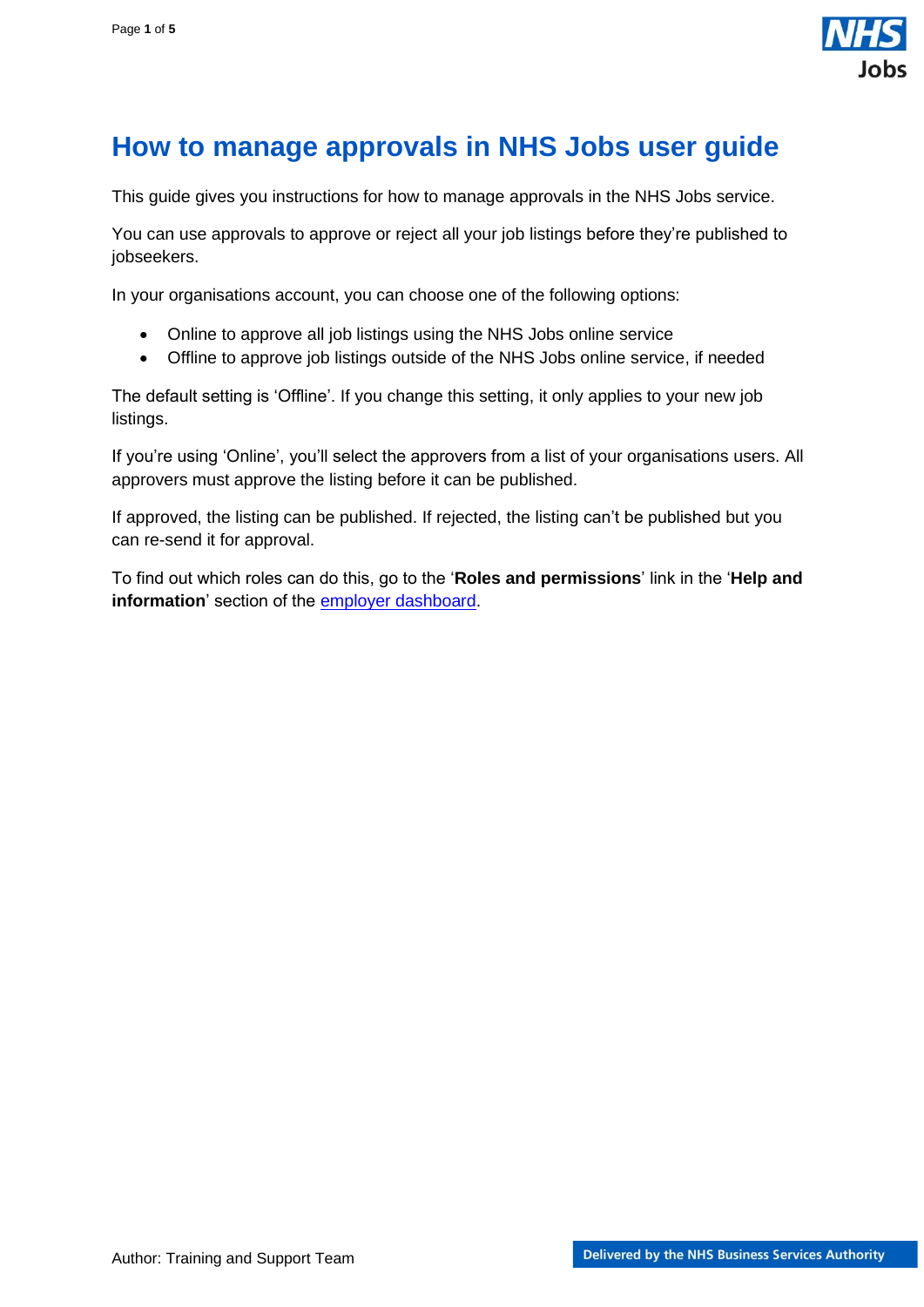# **Contents**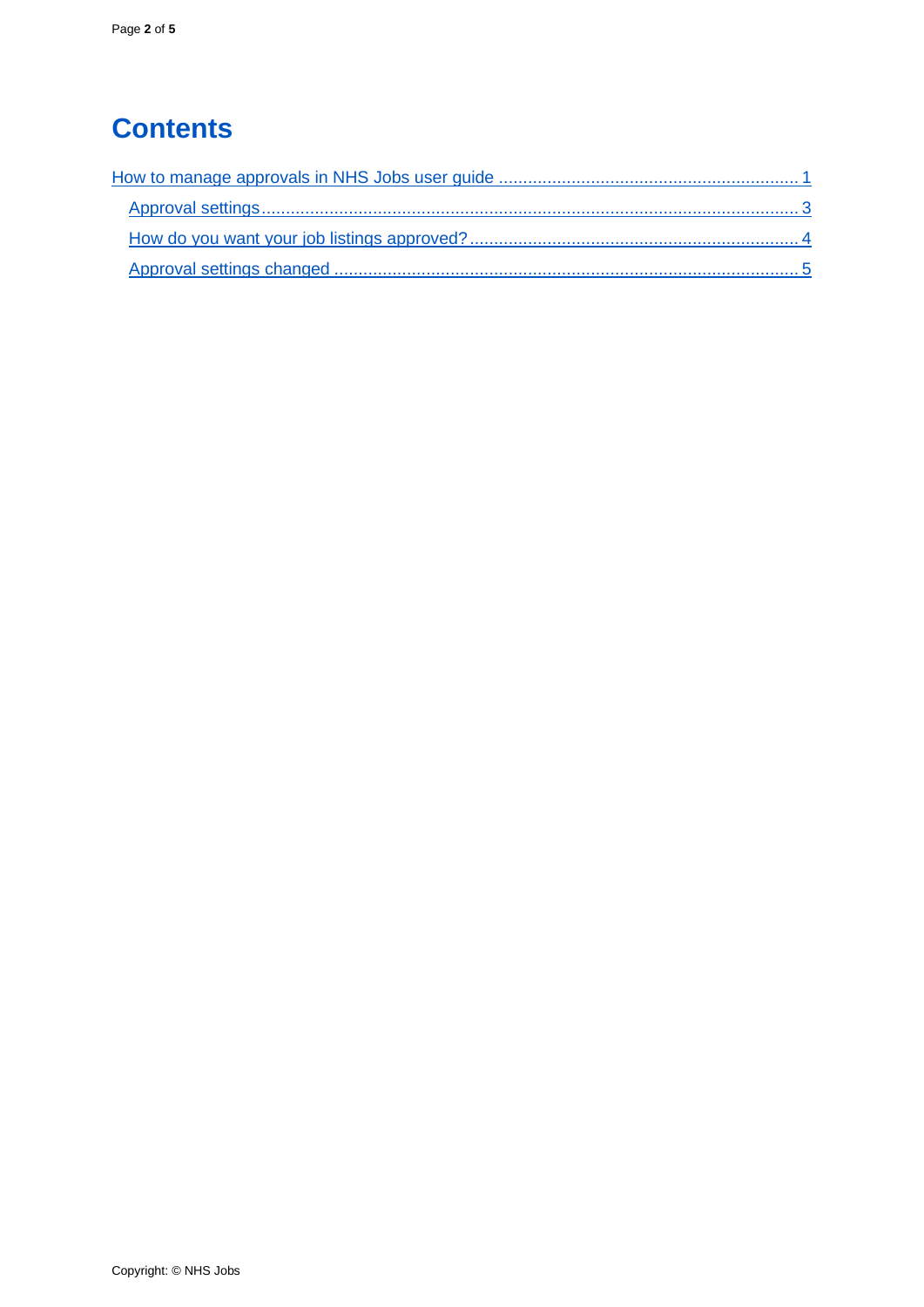#### <span id="page-2-0"></span>**Approval settings**

This page gives you instructions for how to manage approval settings in your organisations account.

**Important:** The employer dashboard is shown. You'll only see the 'Approval settings' link if you're an NHS Jobs 'Super user' role for your organisations account.

To manage your approval settings, complete the following step:

**1.** Select the '**Approval settings'** link.

| Jobs<br><b>INHSI</b>                                |                                                                 | You're viewing NHS Training and Support<br>Change<br>Signed in as Liam M1 Sign Out |  |
|-----------------------------------------------------|-----------------------------------------------------------------|------------------------------------------------------------------------------------|--|
|                                                     |                                                                 | Show tasks for all accounts                                                        |  |
|                                                     | <b>BETA</b> Your feedback will help us to improve this service. |                                                                                    |  |
| <b>NHS Training and Support</b><br><b>Dashboard</b> |                                                                 | What you can do                                                                    |  |
| Tasks by stage                                      | <b>Listings by user</b>                                         | <b>Create a job listing</b><br><b>Search for a listing</b>                         |  |
| Showing tasks for<br>All users                      | $\checkmark$                                                    | Search for an applicant                                                            |  |
| <b>Draft</b>                                        | 2                                                               | <b>Manage the account</b><br>Manage users                                          |  |
| <b>Published</b>                                    | $\mathbf 0$                                                     | At risk applicants<br><b>Accredited logos</b>                                      |  |
| <b>Shortlisting</b>                                 | $\Omega$                                                        | Key performance indicators<br>(KPIs)<br><b>Approval settings</b>                   |  |
| <b>Interviews</b>                                   | 4 - on track 2, overdue 2                                       | Departments<br><b>Welsh listings</b>                                               |  |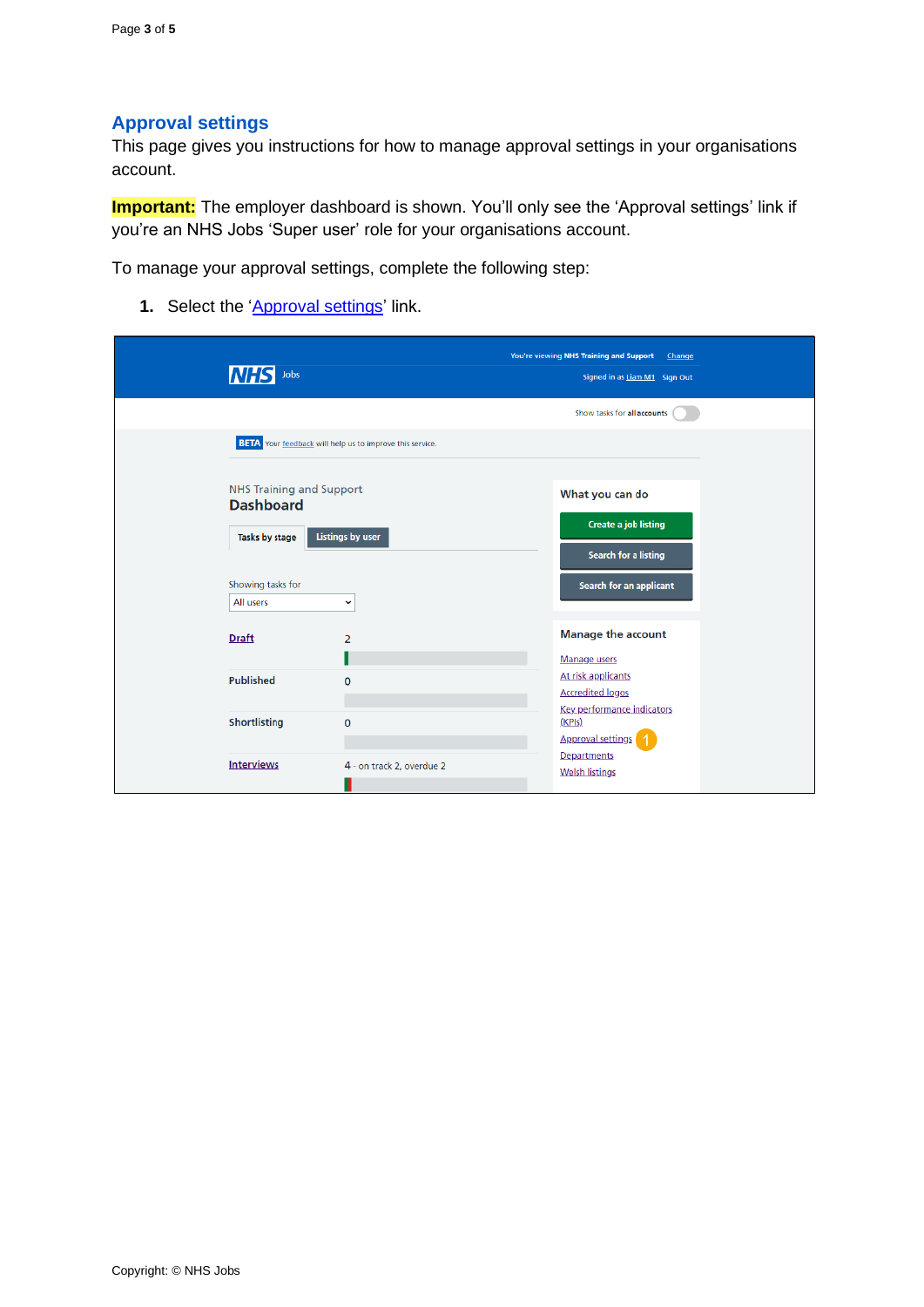#### <span id="page-3-0"></span>**How do you want your job listings approved?**

This page gives you instructions to confirm your job listing approval settings.

**Important:** Use 'Online' to approve all job listings using the NHS Jobs online service. Use 'Offline' to approve job listings outside of the NHS Jobs online service, if needed. If you change this setting, it only applies to your new job listings.

To confirm your approval settings, complete the following steps:

- **1.** Select an answer.
- 2. Select the ['Save changes'](#page-4-0) button.

| <b>INHS</b><br>Jobs                                                                                                                                                                                                                                                                                        | You're viewing NHS Training and Support<br>Change<br>Signed in as Liam M1 Sign Out |
|------------------------------------------------------------------------------------------------------------------------------------------------------------------------------------------------------------------------------------------------------------------------------------------------------------|------------------------------------------------------------------------------------|
| <b>BETA</b> Your feedback will help us to improve this service.                                                                                                                                                                                                                                            |                                                                                    |
| < Go back<br>Manage account<br>How do you want your job listings<br>approved?                                                                                                                                                                                                                              |                                                                                    |
| Online<br>Use the NHS Jobs online service. You'll need your job listing<br>approved by all approvers before you can publish it.<br>Offline<br>Use your ongoing process. You'll need your job listing approved by<br>all approvers before you come back into the NHS Jobs online service<br>and publish it. |                                                                                    |
| <b>Save changes</b><br><b>Terms and conditions</b><br><b>Accessibility Statement</b><br>Cookies<br><b>Privacy policy</b>                                                                                                                                                                                   | How to create and publish jobs<br>© Crown copyright                                |